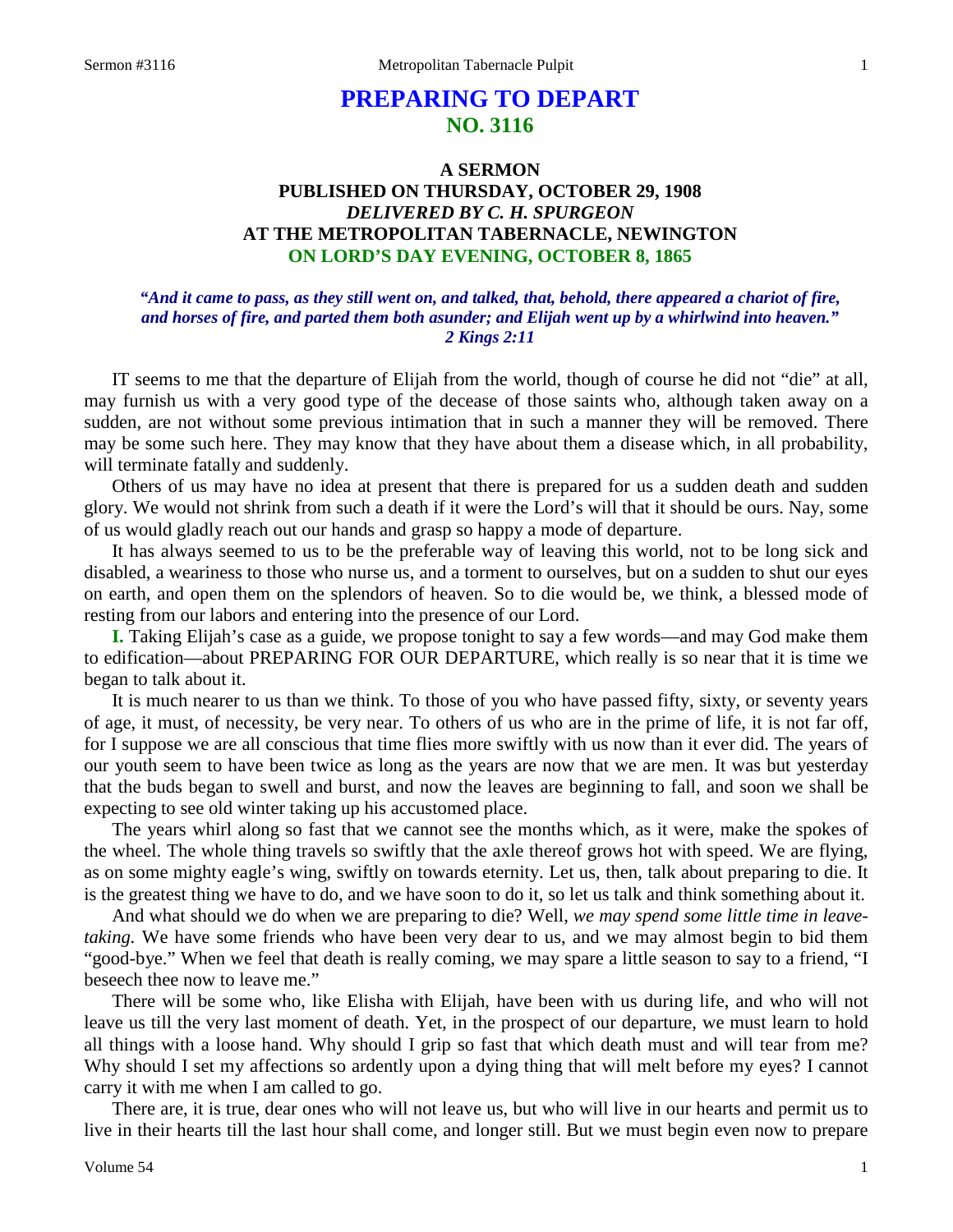for our departure by reminding them, and reminding ourselves, likewise, that these friendships must be broken, that these unions must be snapped, at least for a season, hopeful though we may be that we shall enjoy them again on the other side the Jordan.

The next thing we ought to do, and as it seems to me even more important, is *to go and see about our work.* If we have a feeling at all that we are going home, let us set our house in order. What did Elijah do? He went to the two colleges he had founded at Bethel and at Jericho, and of which he was their principal instructor, and he addressed the young men once more before he was taken from them. I should like to have been a student there to have listened to the Professor's last lecture. I warrant you that it was not an ordinary one. There was nothing in it dry, dusty, dead, and dreary.

O friends, I think I hear the prophet charging them as before God, and before His holy angels, to rebuke the sin of the age in which they lived.

"I went to the top of Carmel," said he, "and the priests of Baal were gathered about me, and I laughed them to scorn, I poured sarcasms upon their heads, I said to them concerning Baal, 'Cry aloud, for he is a god, and while they cut themselves with knives and with lancets I mockingly said to them, 'Peradventure he hunts, or he sleeps, and needs to be awaked by louder cries,' I laughed to scorn their leaping upon the altar, and then, when I bowed my knees and cried for fire to come from heaven, those same skies which my faith had shut up so that no rain fell upon the sinful Israelites' land, now cast forth fire at my word, and then I took the prophets of Baal, I let not one of them escape, I slew them by the brook Kishon, and made the brook run blood-red with their gore, because they had led astray the people of God, and had defied the name of the Most High. Now, young, men," said he, "be you faithful even unto death, go and teach the people, whether they will hear or whether they will forbear, pull down their idols, and exalt JEHOVAH, and speak you as men who are sent by Him."

You, dear friends, are not called to teach students as I am, so I speak with earnest sympathy when I say that next to dying in the pulpit, the thing I would choose would be to die amongst those brethren whom I often seek to stir up to fidelity in the Master's cause. But you may well desire that before you depart, all your various works should come under review. Sunday school teachers, call your children together, let your addresses to them be those of dying men and women.

You who can and do conduct our Bible classes, dear and honored brothers and sisters, there are many souls committed constantly to your care, clear yourselves of their blood so that you may go to your beds tonight and every night, as though you were going to your tomb, and feel that you fell asleep on that bed as you would wish to fall asleep when your last sleeping hour must come.

Let us, each one, see to the various works we have in hand, so that we leave nothing out of place. Is there one soul we ought to have spoken to that we have not yet pleaded with for the Master? Let us do it now. Is there any field of usefulness which we ought to have ploughed, and does the ploughshare still lie rusting in the furrow? Let us go and begin to plough this very night, or at least, when tomorrow's sun has risen.

We have so little time to live, let us live like dying men. A certain lady, staying in the parish of that devoted minister, Mr. Cecil, was asked by him to undertake some particular work. She answered him, "My dear sir, I should be very glad to do it, but I am not certain of being in the parish more than three months" "Ah!" said he, "I am not certain of being in the parish three hours, and yet I go on with my duty, and I pray you, madam, to go on with yours."

Let us look at our time, not as having a great deal of it, but as having so little. Beza said to his scribe, as he was translating the Gospel of John, "Write fast, write fast, for I am dying." Then when he had got to the last verse, he said, "Now shut up the book, and leave me alone a minute," and he fell back and entered into glory. Work hard, the candle is nearly burned out, and you have not finished that garment yet! Work hard, for you have not another candle to light when that one is gone!

When Elijah had taken leave of Elisha, and had addressed the students, *the next thing was to cross the Jordan.* With his mantle he smote the waters and passed through them, and then, as it were, they shut him out from all the world except Elisha.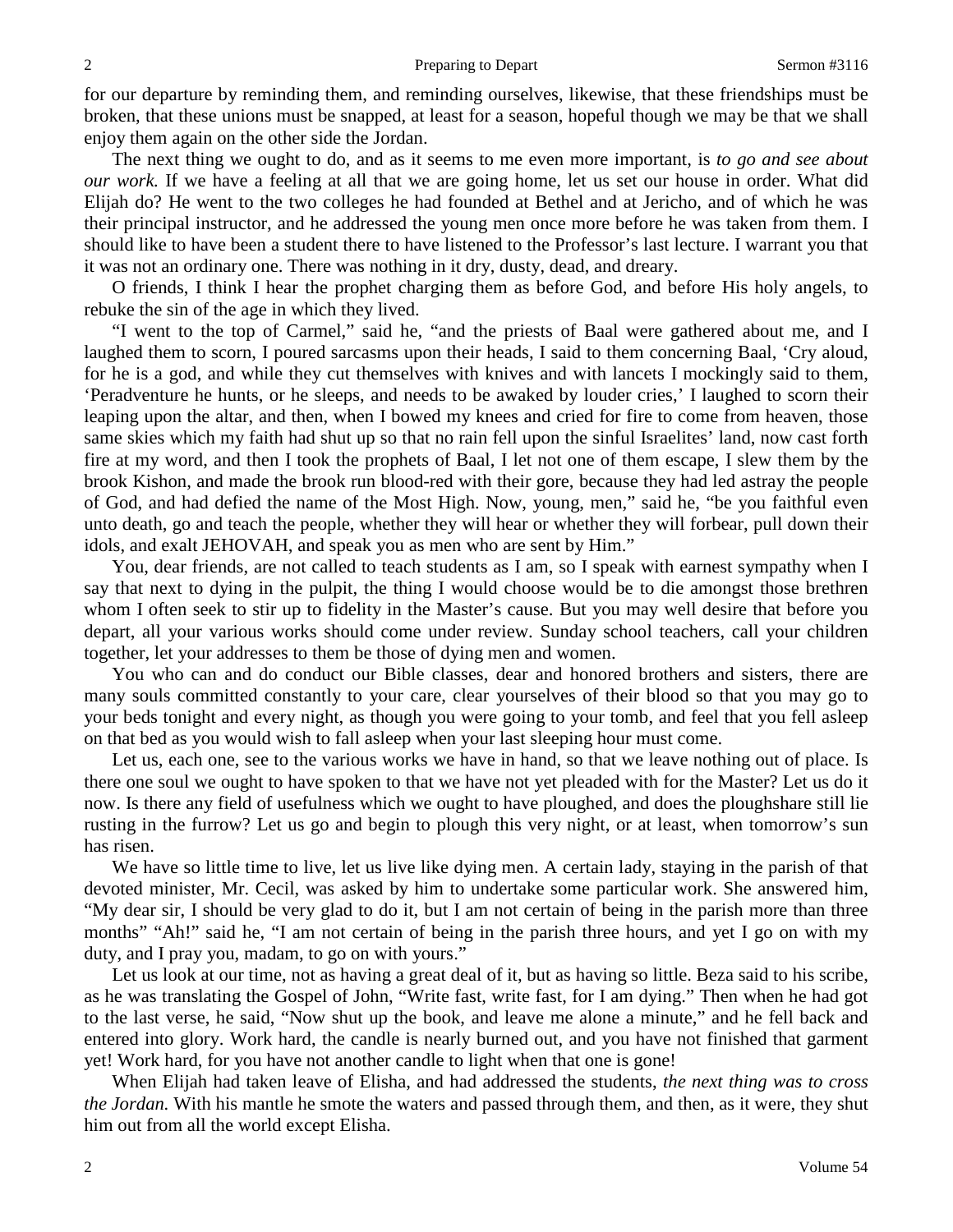### Sermon #3116 **Preparing to Depart 3116** 3

I think I would like, if I might have notice of the day of my dying, to get away from the world alone. What does a dying man want with business? A man who has to die had need shut up the ledger, and keep open that blessed Book which shall be as God's rod and staff to comfort him in the valley of the shadow of death. It is a happy circumstance for some of my friends, whom I look upon almost with envy, that they have ended the activities of life before death, and have now a little season in which, as it were, they have got on the verge of Jordan, and are resting, except that they are doing the Lord's work diligently—resting from the world, and preparing to enter into glory.

John Bunyan very graphically describes this state, when he tells us of what he calls "the country of Beulah, whose air was very sweet and pleasant, and the way lying directly through it, the pilgrims solaced themselves there for a season. Yea, here they heard continually the singing of birds, and saw every day the flowers appear in the earth, and heard the voice of the turtle in the land.

In this country the sun shines night and day, Wherefore this was beyond the valley of the shadow of death, and also out of the reach of Giant Despair, neither could they from this place so much as see Doubting Castle. Here they were within sight of the city they were going to, also here met them some of the inhabitants thereof, for in this land the Shining Ones commonly walked because it was upon the borders of heaven." They heard the melody of the upper spheres while they were still here below.

This is a blessed terminus of our earthly life. Did not the prophet indicate it when he said, "At evening time, it shall be light"? When you have got home from business lately, how you have enjoyed those splendid evenings that we have been having, so fair, so calm, so bright! You know that the day must die, and that the dew would weep its fall, but oh! its dying hours were so pleasant! There was no sun heat to broil you, no dust nor whirl of care to vex you, but the evening seemed a beautiful preparation for your going to your beds.

Well, if one might choose, one would like to have just such a season as that, and though there are but few grey hairs on the heads of some of us, I am not quite sure that we might not begin this happy time sooner than most people do. I do not mean by laying aside work, but by laying aside unbelief, not by giving up toil, but by giving up carking care. Why should I fret and worry myself when I am young any more than when I am old? My father's God is my God, and He who will make the land as Beulah to me when I come to die, can make it so even now if I have but that childlike confidence which can sing—

### *"All my times are in Thy hand, All events at Thy command."*

Imitate Luther's little bird that used to sit on the tree, and sing so him. Nobody else could interpret its notes, or tell what it said, but to Luther it sang—

### *"Mortal, cease from care and sorrow, God provideth for the morrow."*

Elijah teaches us another thing by which we may prepare for our departure. He said to his friend Elisha, *"Ask what I shall do for thee."* Quick, then, brother, quick, if you have anything you can do for your friends, do it *now.* "Whatsoever thy hand findeth to do, do it with thy might." If you do not ask your friends what you *shall* do, think what you *can* do for them.

Mother, you would like to pray with that dear child of yours, then do it soon, for the hour of your departure is at hand. Friend, you would like to do a kind action to that struggling brother, then do it soon, for you may be gone tomorrow. You have thought of something that you would like to do for Christ's cause. Perhaps there is a destitute village where you would like to have the Gospel preached, and you want to make some provision for it, then do it soon, do it soon, or the resolve may never be able to ripen into action.

How many infants that might have grown up to be spiritual giants have been strangled by our procrastination! You nurse the little child of resolve, but seldom does it grow into the man of practical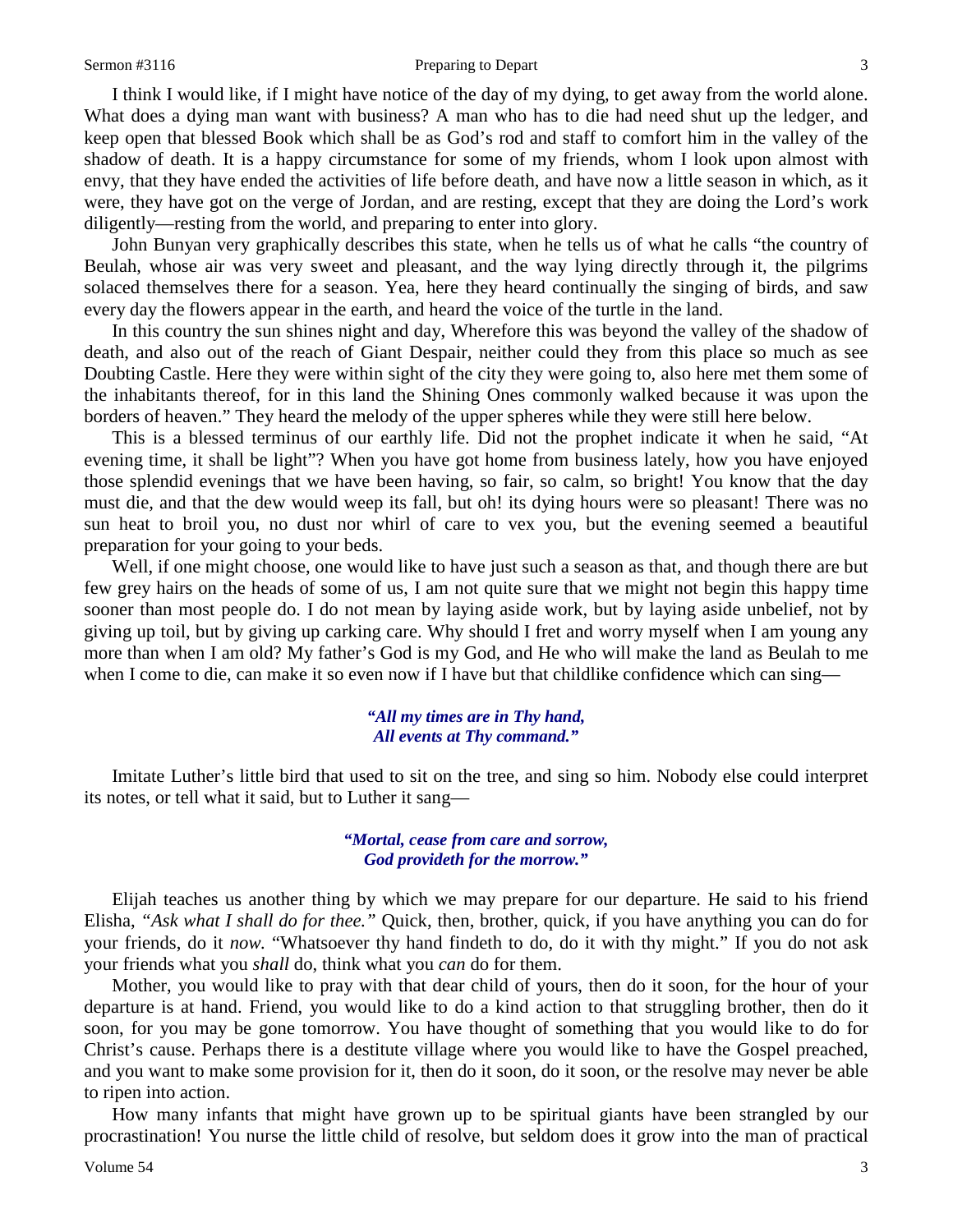action. Get about it, get about it *now!* You cannot help your friend when you have once gone up in your chariot of fire, so help him now, and let him tell you what you shall do for him.

Then notice that Elijah and Elisha were *talking as they went on, and holding communion with each other.* Old Bishop Hall says they must have been talking of some very solemn and heavenly subjects, or else one would have thought that they would have been on their knees praying instead of talking, but he very properly adds that "sometimes mediation is best, and sometimes conversation." So was it in their case.

Elijah had a great deal to say to Elisha, he was about to leave the state and the church in very perilous times, so he talked fast to the man who was to bear the burden and heat of the day, and poured the whole case into his ear, and no doubt Elisha asked him many questions, and was informed by him upon many knotty points, and so "they still went on, and talked." Let our talk always be like their talk, and then it will be well to die talking. "They that feared the LORD spoke often one to another: and the LORD hearkened, and heard."

Brethren, I say, and I am afraid I may well say it with tears, that much of our conversation would not do for God to hear, and though He does hear it, yet it would not do for Him to write a book of remembrance concerning it, for it would be far better that it should be blotted out. Oh! when the last solemn hour shall come, may we be found—

> *"Wrapped in meditation high, Hymning our great Creator's praise,"—*

or else conversing with our brethren here below, so that we may go from the communion of the church militant to that of the church triumphant, and take away our lip from human ear to begin to speak to ears immortal before the starry throne.

These are the different methods by which we may prepare to die. Some people, when they fancy they are going to die, think the only thing they can do to prepare for death is to send for the parson, "take the sacrament," as they call it, get upstairs, not see anybody, and draw the curtain. The best way for a Christian to die is in harness. If I were a soldier, I think I would sooner die in battle in the hour of victory than I would die in the trenches doing nothing, rotting in idleness for want of work to do. Let us just push on, and may it be said of us when we are gone, he did—

> *"His body with his charge lay down, And ceased at once to work and live."*

So was it with Elijah, so may it be with us!

**II.** THIS DEPARTURE OF ELIJAH appears to me in some measure SYMBOLIC OF THE DEATHS OF BELIEVERS.

*It was sudden, though expected.* They were talking, and just in the middle of a sentence, perhaps, they were parted. There was no noise, for the wheels of that chariot moved not on earth, but its brightness shone around them. They looked back and they saw strange steeds, whose eyeballs flashed with flame, and whose necks were clothed with thunder, and behind them was a chariot, brighter than the golden car in which the Caesars rode, for it was a car of fire, and Elijah knew it was one of the chariots of God, which are twenty thousand, that He had sent to take His favored servant up to the ivory palaces, where the King Himself dwells.

It was sudden, the parting came in a moment, and I suppose that death is usually sudden. Even though persons may be, as we say, long dying, yet the actual moment of departure comes suddenly. The bowl is broken with a crash, and the silver cord is loosed, the chain is snapped, and the eagle mounts to dwell in the sun.

*How terrible!*—a chariot of *fire,* and horses of *fire.* Even to a Christian, death is not a soft, dainty being. To die is no child's play. We speak of it as a sleep, but it is no such sleep as yon youngster's,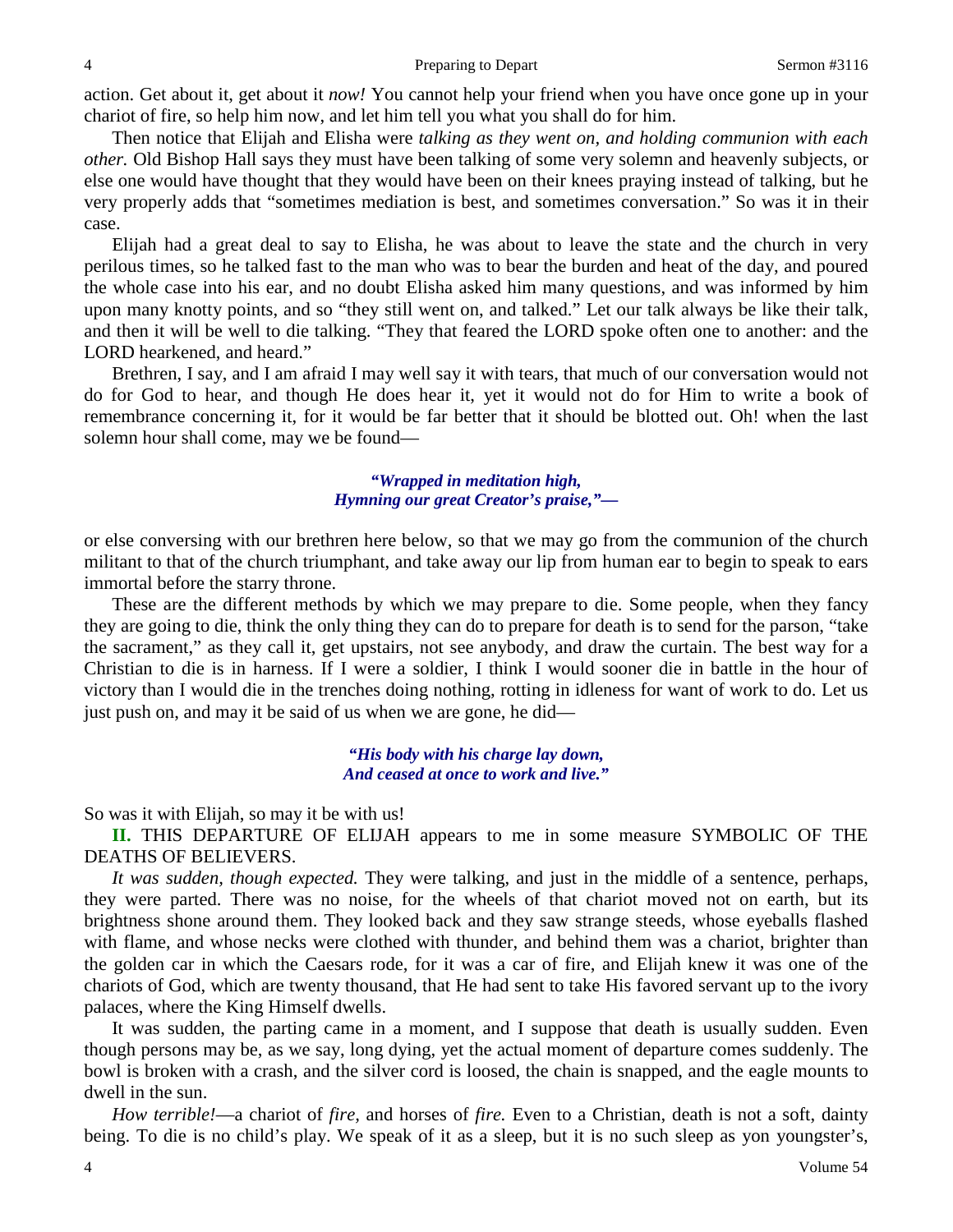when he lies down upon the sunny bank to wake again. There are solemnities about it. There are horses and there are chariots, and so far there is comfort, but they are all of fire, and he that sees them need have Elijah's eyes, or perhaps his own will blink.

Elijah had seen fire before, he had called it from heaven upon his enemies, he had brought it down from heaven upon his sacrifice, he had seen fire flashing on him at Horeb, till the whole sky was bright with sheets of forked flame, but the Lord was not in that fire as He was in this. He who had looked at that former fire, and feared not, could bear to look upon the horses and chariots of fire which God had sent.

Though terrible, *how triumphant!* Oh, what splendor, to ride to heaven in a chariot! No footpassenger wading through Jordan's stream, and going up dripping on the other bank to be met by the shining ones. *That* is bright and glorious. The good dreamer of Bedford Jail dreamed well when he dreamed that, but this is more triumphant still—to mount the car, stand erect, and ride up to the throne of God, drawn thither by horses of fire!

It is given to but few to have this experience and yet, what am I saying? Have we not all the like experience? Shall we not all have it when, in the image of Christ Jesus, we shall mount with Him to our eternal rest? Yes, He will come again, and all His people with Him, and if Jesus shall ride on the white horse of victory, His saints shall ride on white horses too, and shall enter through the gates into the city amidst resounding acclamations.

Yes, to die is triumph to the Christian. It seems to me that it was an act of faith on the part of Elijah, to mount that fiery chariot, and we may say of him as it was said of Enoch, "By faith he was translated that he should not see death; and he was not, for God took him."

Yes, horses of fire and chariots of fire are no bad image of the departure of the blessed when they are called to enter into the joy of their Lord. As for us, we have not got to heaven yet, our turn has not come, though we are ready to say—

> *"Oh that we now might grasp our Guide! Oh that the worst were given! Come, Lord of hosts, the waves divide, And land us all in heaven!"*

**III.** But while we remain behind, let us ask, WHAT OUGHT WE TO DO WHO HAVE SEEN ANY DIE LIKE THIS?

If we have lost wife, or husband, or child, or friend, in this sudden way, what ought we to do? You see what Elisha did. First of all, *he rent his clothes, which was the Eastern mode of showing his grief.*  Well, you may weep, for "Jesus wept." Do not think there is any sin in sorrowing over departed friends, for the Lord never denies to us those human feelings which are rather kindly than vicious.

Had there been death before the fall, I could imagine even perfect Adam weeping at the loss of Eve, nay, he would have been no perfect man if he could have lost his spouse and not have wept. "Jesus wept," we regard Him all the more as Jesus because He wept, and you would not be like Jesus unless you wept too. The Gospel does not make us Stoics, it makes us Christians.

Still, you must remember that there is a moderation in grief. The Quaker was right who, when he saw a lady fretting on the sofa some year or so after her husband was dead, still harboring grief without a token of resignation, said to her, "Madam, I see you have not forgiven God yet." Sometimes grief is not a sacred feeling, but only a murmur of rebellion against the Most High.

Yes, you may rend your garments, and if you like, you may do a little more. Elisha not only rent his garments, but he cried, "My father, my father, the chariot of Israel, and the horsemen thereof," and in doing this *he eulogized his departed friend.* He seemed to say, "He has been a father to me, I have lost one who was very tender to me, one who trained me, watched over me, and fostered me as a father." Oh, speak well of the departed!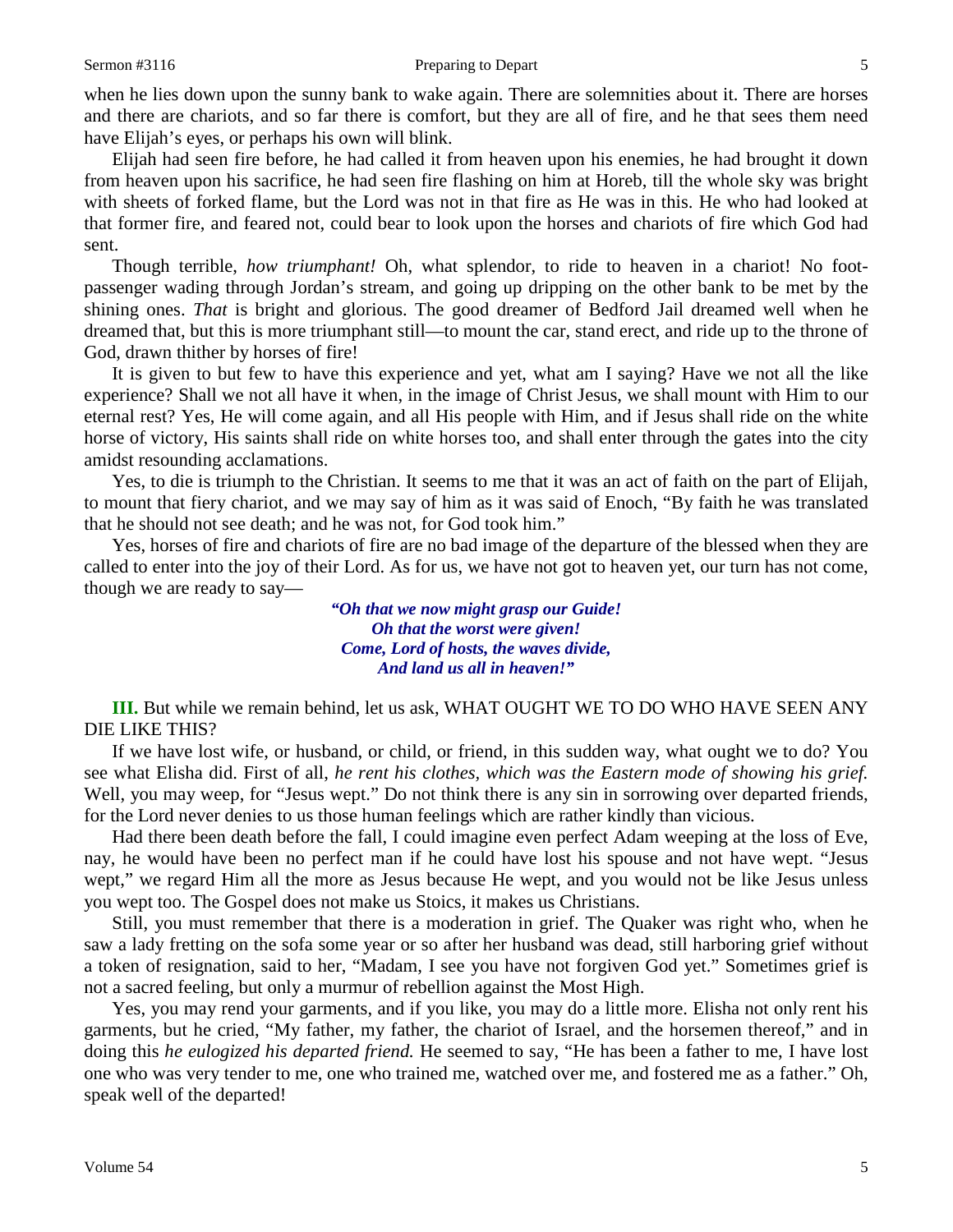You need not bate your kind words about your dead friends. We speak little enough that is good of one another while we are living, I wish we sometimes said a little more, not by way of flattery, but by way of commendation, which might cheer depressed and burdened spirits, but you need not be afraid of speaking flatteringly, so as to hurt the dead who have gone to glory, for they will not be injured by what you say.

If those who have departed were of value to the church of God, you may say of them, "The chariot of Israel, and the horsemen thereof!" You may wonder who will lead the church now, you may question how things will go on, who will be the horses to drag the car, or where will now be the Chariot in which weary spirits may be made to ride.

Yes, you may both grieve and eulogize. Weep well and speak well, but then, what next? Do not stand there, and waste your time, do not stop there, and let your eyes see nothing. See, there is something falling. What is it that is dropping from the sky? It is no meteor. Elisha's eyes are fixed on it, he finds that it is the old mantle that the prophet used to throw about his shoulders, and he picks it up joyfully, and *our friends, who have gone from us, have left their mantles too.* What are these mantles?

Sometimes good men leave their books and sermons [When this discourse was delivered, in October, 1865, the preacher could scarcely have imagined that *he* would leave behind him so many books and sermons as he did leave when he was "called home" in January, 1892, and it would never have seemed possible to him that, nearly seventeen years after his own translation to heaven, the weekly issues of the *Metropolitan Tabernacle Pulpit* would still be continued, with the prospect of a further continuance for many years more.] behind them, but all Christian people leave their good examples.

Now, do not stand and weep till you forget the goodness of the departed, but go and take their mantles up. Were they earnest? Be you earnest. Were they humble? Be you humble. Were they prayerful? Be you prayerful, and so, in each case, shall you wear their mantle. They have left their example for you to follow, they are not gone that you may superstitiously reverence them, but they have departed that you may earnestly imitate them. As far as they followed Christ, do you follow them, and so wear their mantle.

And when you have got their mantle, do not waste precious time in lamentations about them anymore, *get to your business.* There is a river in your way, what then? Well, go to the Jordan as the prophet Elisha did, and try to pass it. Say not, "Where is Elijah?" but "Where is the LORD God of Elijah?" Elijah is gone, but his God is not, Elijah has gone away, but JEHOVAH is present still.

Now then, Christians, you have to take up the work of the departed, take it up in the strength of the same God who made them mighty, and strive to do the same works that they did. If they divided Jordan, do you divide Jordan. You have their example to show you how to do it, and their God is "the same yesterday, and today, and for ever."

Ask you now, "Where did Elisha go after he had divided Jordan?" Did he go to seek out Elijah—

### *"In some vast wilderness, Some boundless contiguity of shade; Where rumor of—"*

bereavements and of death might never reach him more? Not he! He went straight away to the place where Elijah used to be the head of the college, and there took up Elijah's work.

Were I a soldier with courage for the armor of my mind, and valor for the enterprise of my life, a soldier of that class which Baxter describes as carrying their lives in their hands, and the grace of God in their hearts, then surely when I saw a man just in front of me fall, I would step forward, and take his place.

That is what you should do. If there is a good man dead, fill up the gap. If there is a saint departed, be you, as it were, "baptized for the dead." Seek to have the blessing of God upon you so that you may have a double portion of his spirit, and may be able to take the place in the ranks, or the council, which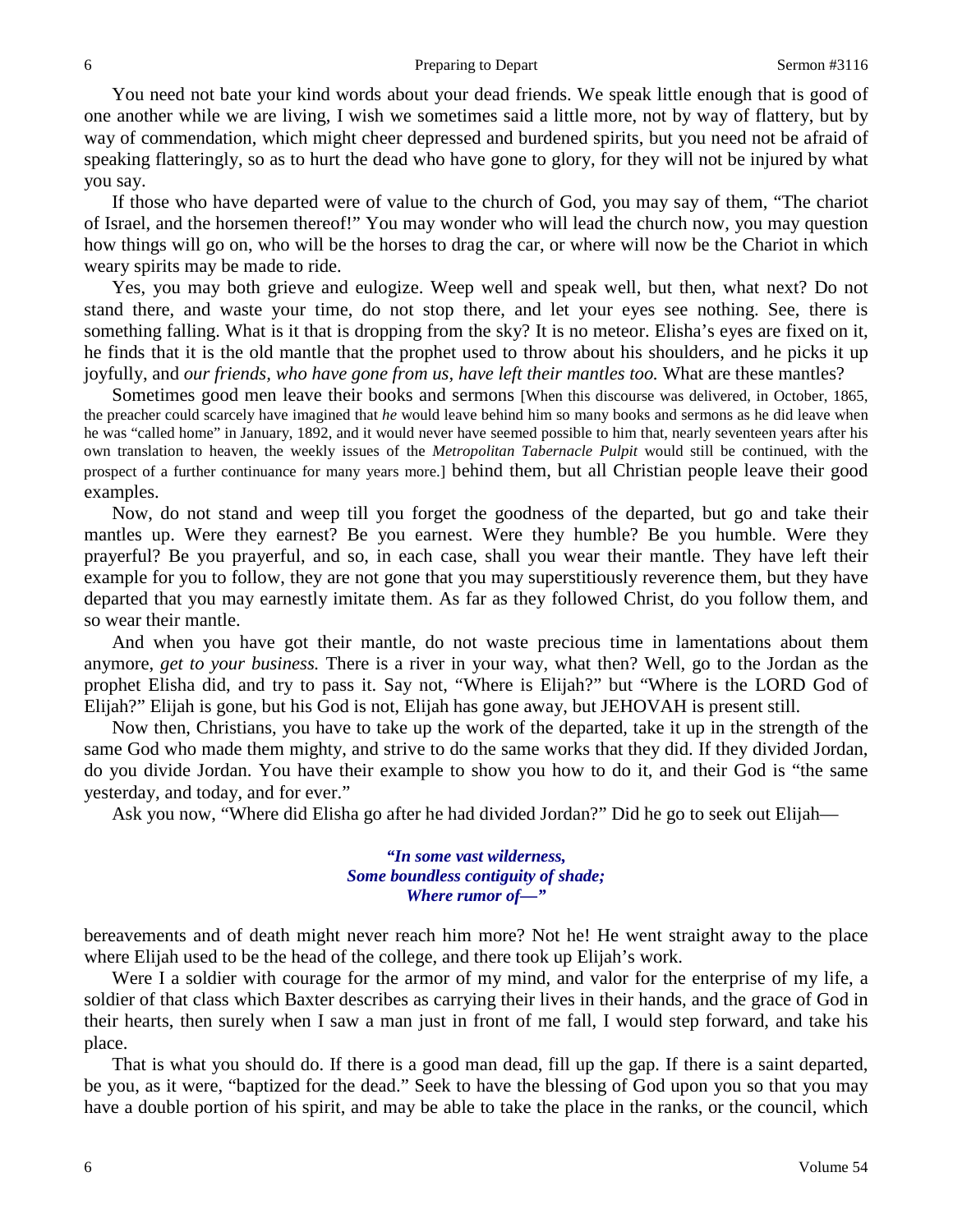### Sermon #3116 **Preparing to Depart 7** Preparing to Depart 7

he who is gone has vacated. Your business is not in the closet of mourning, but in the field of service. There is work to be done yet, there is work to be done yet, up, and do it!

That was a brave thing in Richard Cobden's life, at the time when his whole soul was taken up with the subject of free trade, and the breaking of the chains of commerce, the young wife of his friend, John Bright, died, and Cobden went to him and said, "Now, Bright, you have lost your wife, and we will heal your sorrow by fighting the nation's battle," and the thing was indeed well and bravely done. So if you have lost a dear friend, heal your sorrow by giving yourself more earnestly than ever to God's cause, and to the propagation of "the truth as it is in Jesus."

There is nothing like activity, nothing like having the hands full to keep the heart bright, and the soul happy. You are dullards, you who have nought to do, you fret, and fume, and rebel, instead of fighting for your Lord, but if you would only go up "to the help of the LORD against the mighty," and would bear His burdens, He would help you to bear yours, and the sorrow that now seems as a knife in your bones would be as a spur to your activity.

"I vowed," said one, "that I would be avenged on death for all the damage that he had done to me, and so I smote him right and left with the fiery sword of the Spirit, which is the Word of God, I preached the immortality that there is in Christ Jesus, and so I was avenged on death, and felt that I had conquered him." So do you, go and serve your Master still, and though Elijah may depart, yet you shall fill up his place, and God's horsemen and chariots shall not be wanting.

And now, dear friends, in parting for the night, it is meet for us to say, "Farewell for this night, till we meet again in the morning." But sometimes, this parting may be very significant, and therefore let us say, "Farewell," with the thought that some of us may never look each other in the face again. I hope we can truly say, "Farewell!" and then we shall meet in the morning, when the night is over, and the deathdews drop no more, when the chill frost of midnight shall all have been melted away by the rising sun of immortality.

Yes, we will meet, we shall meet to part no more. We will make an appointment *now,* to meet each other *then,* where our hearts, in faith, have often met before, at the throne of Him who has washed us in His blood, and made us white, and so—FAREWELL TILL THE MORNING!

But what of some of you? You can make no such appointment to meet us *there,* for your way is not thitherward—not with horses of fire to heaven, but with chariots of flame down to hell—down, down, down forever into the depths of grief! We dare not say that we will meet you *there.* If you will go there, you must go alone, if you will perish, you must perish by yourself. If you will live and die without a Savior, you cannot expect your friends to accompany you to that dreary world of woe.

But why go you, why go you, O solitary traveler, where you would not have your fellow go? You would not see your child damned—let me say the word with solemn awe—you would not see your child damned, would you? Then why should you be damned yourself? "But must I be?" say you. No, sinner, there is no "must" for that. There hangs my Master, the crucified Redeemer, and if you look to Him, there will be another "must" for you, namely, that you must be saved.

The road to heaven is by the cross of Calvary. Christ Jesus marks the way to glory by the crimson blood drops which flowed from His pierced hands and feet. Trust Jesus, trust Him wholly, trust Him now, trust Him forever, and then we will meet, we will meet again in the morning, and so—GOOD NIGHT!

## **EXPOSITION BY C. H. SPURGEON**

## *PSALM 62*

In this psalm the royal singer casts himself entirely on God. Here we see the foundation of his expectation laid bare. He has no confidence anywhere but in God. The psalm begins in the original with the word "Only." I always call it "The 'only' psalm" because it harps upon that word. David had no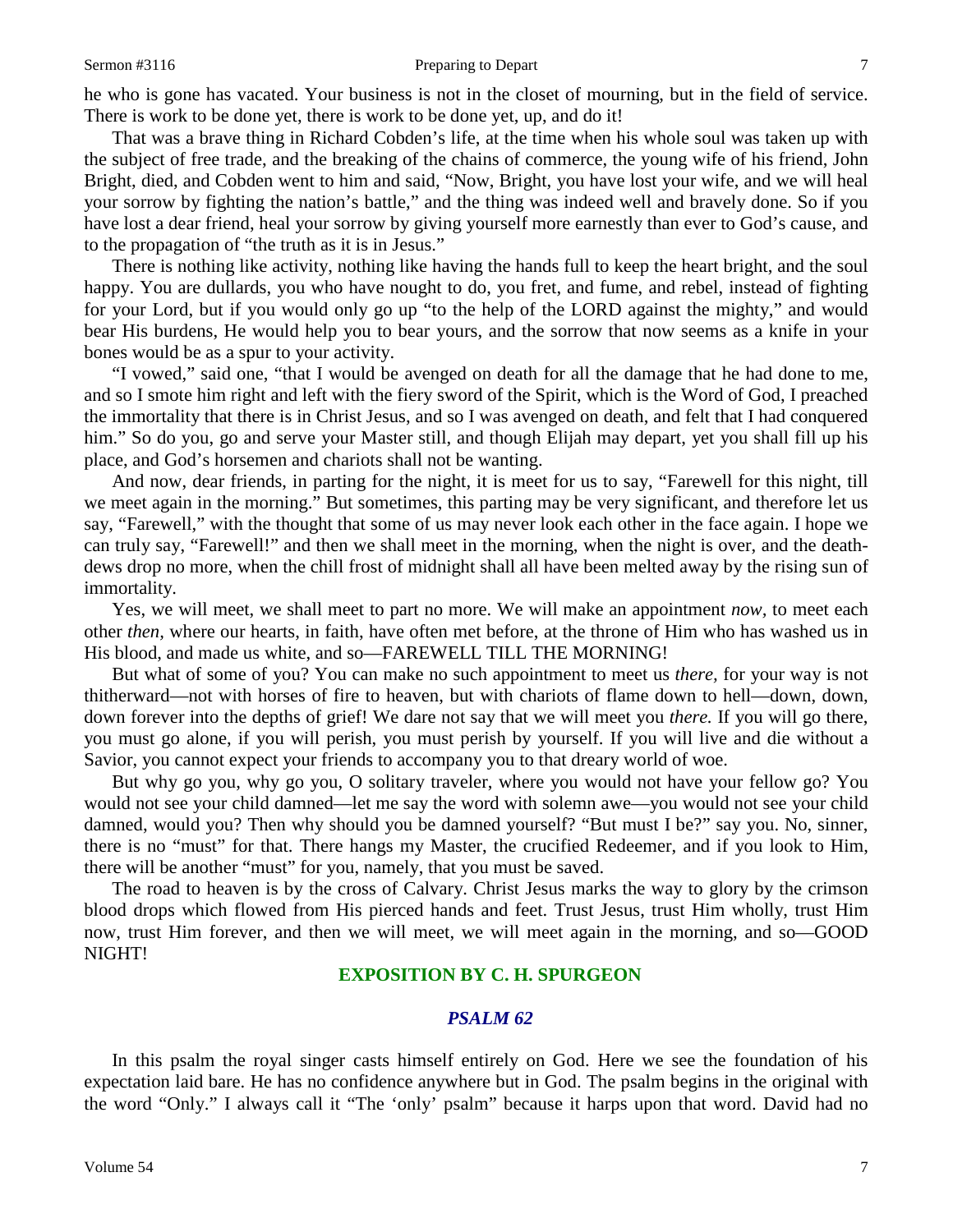mixed reliance, he had not built upon a foundation partly of iron and partly of clay, it was all in harmony throughout, his trust was in the Lord alone.

**Verse 1.** *Truly—*

Or as it is in the margin "Only"—

**1.** *My soul waiteth upon God: from him cometh my salvation.* 

It is a blessed thing to wait truly and only upon God. You have proved everything else to be a failure, and now you hang upon the bare arm of God alone. There is certainly enough for you to depend upon there. Most people want something to see, something tangible to the senses, to be the object of their confidence, but David says, "Only my soul waiteth upon God: from him cometh my salvation."

It is already on the road, it is coming now, it is a salvation from present trouble and from present temptation. A complete salvation is on the road for all those whose souls are waiting only upon God.

**2.** *He only is my rock and my salvation* [See sermon #80, God Alone the Salvation of His People]*; he is my defense; I shall not be greatly moved.*

"Though I have no other shelter, yet," says he, "God, and God alone, is my rock fortress. Though I have no other deliverer, He is my salvation, and though thousands seek to do me hurt, and none will stand up for me, yet He is my shield and my defense." Then he adds, "'I shall not be greatly moved.' I shall be like a well-anchored ship, I may suffer some tossing, but I cannot drift far away, my cable holds me fast."

**3.** *How long will ye imagine mischief against a man? ye shall be slain all of you: as a bowing wall shall ye be, and as a tottering fence.*

See how he laughs at his enemies. He tells them they are like a wall that leans over, bulges out, and shakes and totters, with a push it will go over. "You think that you will destroy me," says he, "but you will yourselves be destroyed."

**4.** *They only consult to cast him down from his excellency: they delight in lies: they bless with their mouth, but they curse inwardly. Selah.*

It is a sure proof that they delight in lies because they are guilty of telling them. They can speak soft oily words all the while that they are harboring curses in their hearts. God save us from having a tongue that talks in a different way from that in which our heart feels! But those that delight in lies are never better pleased than when they can find a man of God upon whom they can spit their venom, and of all cruel things slander is the worst, and it deserves the worst punishment. Well did the psalmist ask, "What shall be given unto thee? or what shall be done unto thee, thou false tongue? Sharp arrows of the mighty, with coals of juniper." Such punishment as that, a slanderer's tongue well deserves to feel.

**5.** *My soul, wait thou only upon God* [See sermon #144, Waiting Only Upon God]*; for my expectation is from him.*

First he said that his salvation came from the Lord, and now he says that his expectation comes from Him. All that he needs, and all that he wishes for, he gets from his God. "Let my foes slander me," he seems to say, "but O my soul, do thou wait upon God! Let their tongues keep on inventing their diabolical falsehoods, but O my soul, take thou no notice of them! Sit thou down at JEHOVAH'S feet, and patiently wait till 'He shall bring forth thy righteousness as the light, and thy judgment as the noonday."

**6.** *He only is my rock and my salvation: he is my defense; I shall not be moved.*

Notice how David's faith grows. In verse two he says, "I shall not be greatly moved," but now he says, "I shall not be moved at all." What strength faith gives to a man, and what strength prayer gives to a man! We may begin our supplication tremblingly, but as we draw near to God we become confident in Him, and filled with holy boldness.

**7-8.** *In God is my salvation and my glory: the rock of my strength, and my refuge, is in God. Trust in him at all times;*